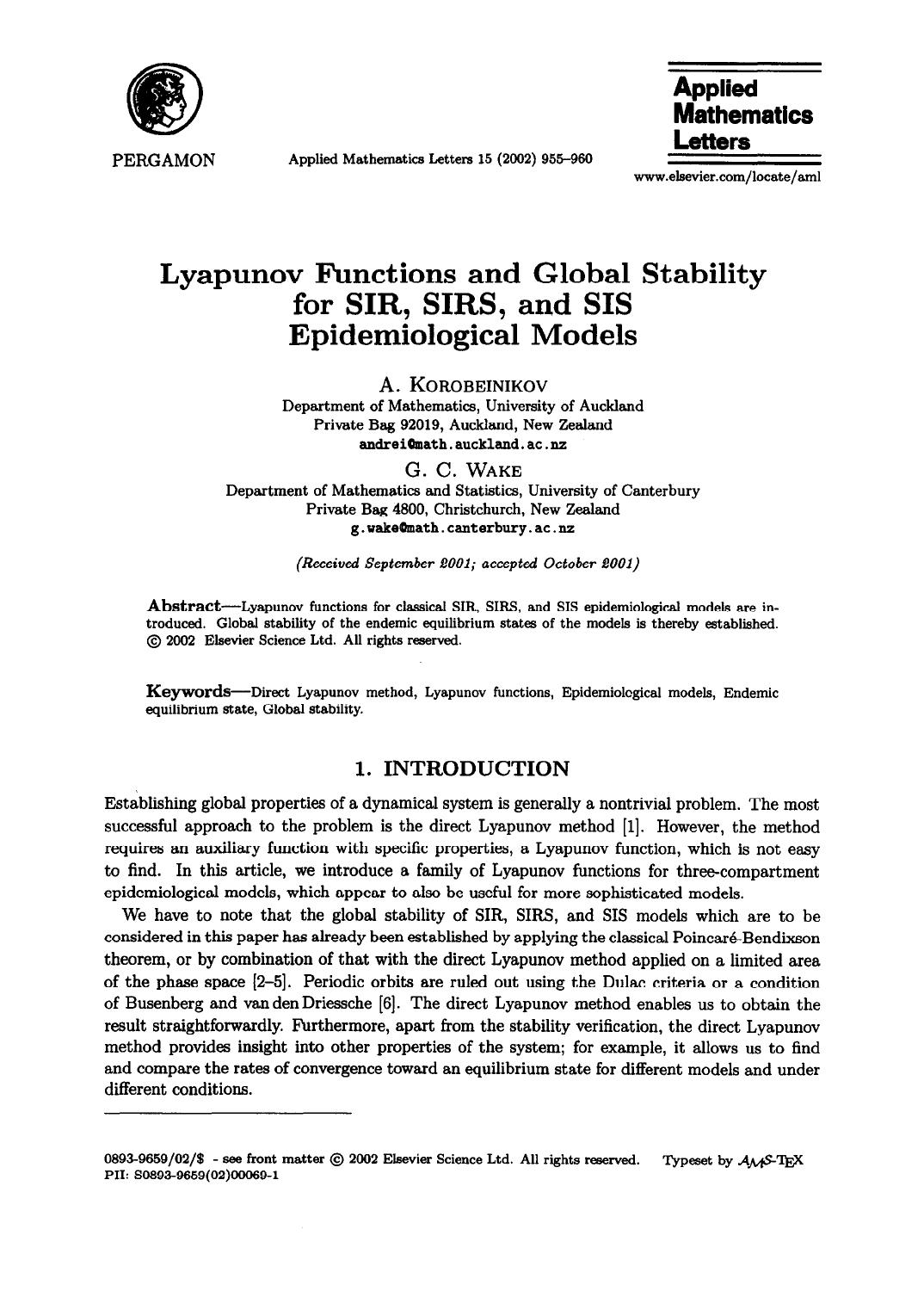#### **2. SIR AND SIRS MODELS**

Following the classical assumption  $[5,7,8]$ , we divide the entire population of size N into subpopulations of epidemiological significance: the susceptible, the infective, and the removed compartments with sizes S, I, and R, respectively, that is  $N = S + I + R$ . After infection an individual moves from the susceptibles compartment into the infectives compartment and then into the removed compartment as a result of recovery, isolation, or death caused by the disease. We assume that recovery implies permanent or temporary acquired immunity; in the latter case, there is a return of the removed individuals into the susceptibles compartment. A model based on these assumptions is known as an SIR (acquired immunity is permanent) or an SIRS (acquired immunity is temporary) model [5,7,8]. The transfer diagram of the model is in Figure 1.

 $\begin{array}{ccc}\n & \uparrow \cdots \\
\hline\n\delta I & \rightarrow R & \stackrel{\alpha R}{\longrightarrow} S\n\end{array}$ 00 ا

Figure 1. Transfer diagram of the SIRS model.

We assume that the population size  $N$  is constant, that is, deaths are balanced by births. The births are proportional to the population size N with a birth rate  $\gamma$ . All disease-associated deaths are from the *R* compartment. The susceptibles and the infectives may also die from causes not connected with the disease with the rate  $\sigma \geq 0$ .

An infection can be transmitted through contacts between the infectives and the susceptibles (horizontal transmission) and, for some diseases, from an infective parent to an unborn or newly born offspring (vertical transmission). The horizontal transmission is assumed to occur according to the mass action incidence  $\beta SI/N$ . Vertical transmission can be incorporated into a model by assuming that a fraction p of the offspring from the infectives are infected at birth, and hence, a part of birth flux,  $p\gamma I$ , enters the infective compartment while the remaining births,  $\gamma N - p\gamma I$ , come to the susceptibles compartment [S] (see Figure 1).

If an average life expectancy of the susceptibles, an average infective period, and an average period of immunity are  $1/\sigma$ ,  $1/\delta$ , and  $1/\alpha$ , respectively, then the differential equations are

$$
\dot{S} = (\gamma + \alpha) N - \beta \frac{SI}{N} - (\alpha + p\gamma) I - (\alpha + \sigma) S,
$$
  
\n
$$
\dot{I} = \beta \frac{SI}{N} - (\delta + \sigma - p\gamma) I.
$$
\n(1)

If immunity is permanent, then the average period of immunity  $1/\alpha$  is infinite and  $\alpha = 0$ , so that the SIRS model reduces to the SIR model. We do not need an equation for the removed class *R,*  since  $N = S + I + R = constant$ .

Many authors postulate  $\sigma = \gamma$  to ensure that deaths exactly balance births. However, for the majority of endemically persistent diseases, such as measles, chickenpox, and pertussis, the class of susceptibles is composed from mainly younger people, for whom the rate of natural mortality does not necessarily coincide with that of the population as whole. In developed countries, due to comparatively low child mortality, the natural susceptibles mortality rate  $\sigma$  is considerably lower than  $\gamma$  and can be neglected, whereas for developing countries, where child mortality is commonly high,  $\sigma$  may exceed  $\gamma$ . Therefore, there is no reason to limit ourselves by the particular case  $\sigma = \gamma$ . Furthermore, we may assume that the vaccination of the susceptibles is proportional to the susceptible population [5, p. 37]. Then the rate  $\sigma$  is the sum of the death rate of susceptibles and of the vaccination rate. In this case,  $\sigma$  is also not necessarily equal to  $\gamma$ .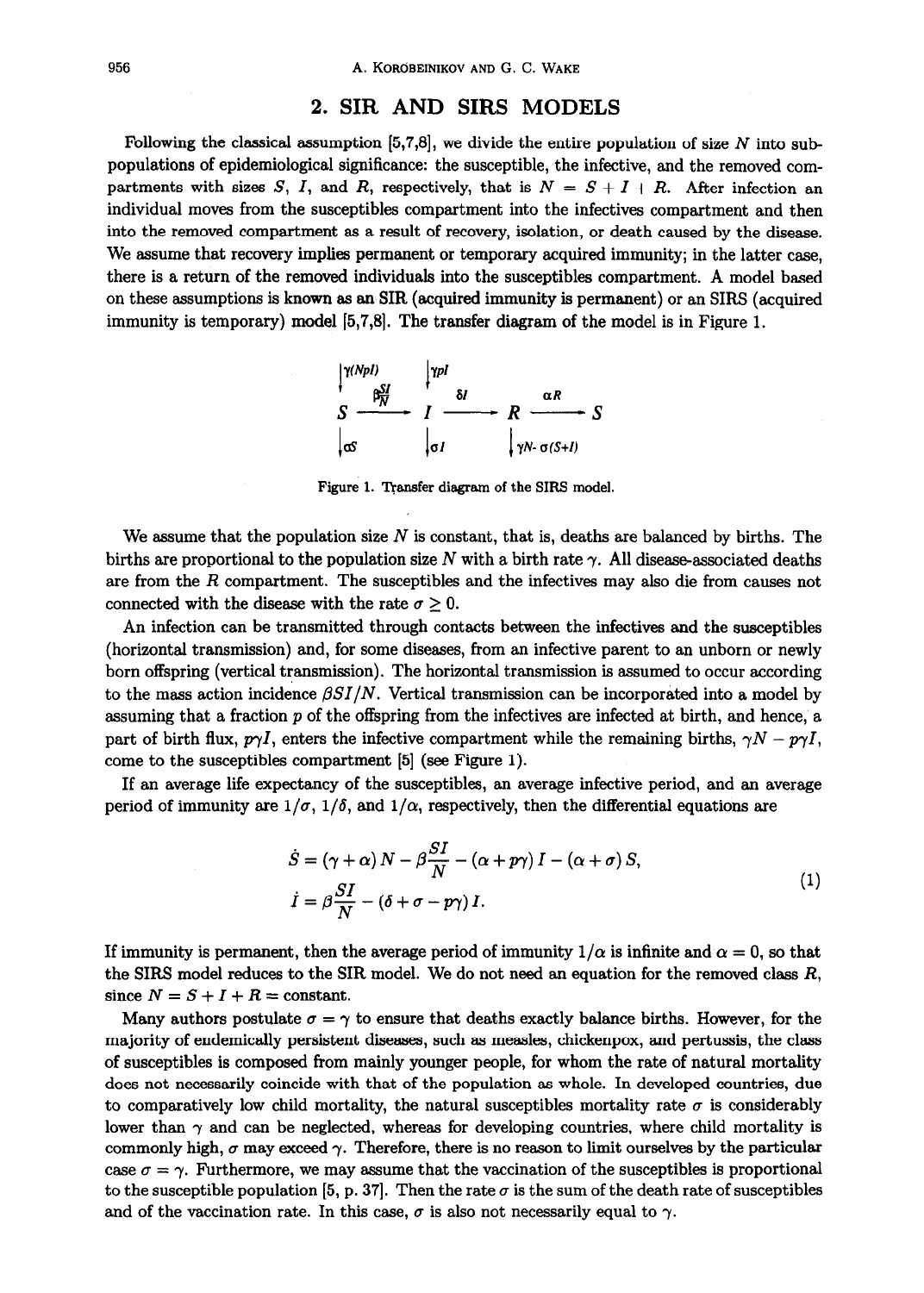System (1) has two equilibria: an infection-free equilibrium  $E_0 = (S_0, I_0)$ , with

$$
S_0 = \left(\frac{\alpha + \gamma}{\alpha + \sigma}\right)N, \qquad I_0 = 0,
$$

and an endemic equilibrium  $E^* = (S^*, I^*)$ , where

$$
S^* = \left(\frac{\alpha + \gamma}{\alpha + \sigma}\right) \frac{N}{R_0}, \qquad I^* = \frac{\alpha + \gamma}{\alpha + \delta + \sigma} \left(1 - \frac{1}{R_0}\right) N.
$$

The parameter

$$
R_0 = \frac{\beta(\alpha + \gamma)}{(\alpha + \sigma)(\delta + \sigma - p\gamma)}
$$

is often called the basic reproduction number. The condition  $R_0 > 1$  ensures existence of the positive endemic equilibrium state *E\*.* We assume that this condition holds.

For  $\alpha, p \neq 0$  the positive quadrant  $\mathbb{R}^2_+$  of the SI plane is not an invariant set of system (1). Indeed, at  $S = 0$  we have  $\dot{S} < 0$  for all  $I > ((\alpha + \gamma)/(\alpha + p\gamma))N$ , and hence, the boundary  $S = 0$ is penetrable from  $\mathbb{R}^2_+$ . This deficiency is avoided by the substitution  $(S, I) \rightarrow (P, I)$  where  $P = S + ((\alpha + p\gamma)/\beta)N$ . In the new variables, we have

$$
\dot{P} = \hat{\gamma}N - \beta\frac{PI}{N} - \hat{\sigma}P, \qquad \dot{I} = \beta\frac{PI}{N} - \hat{\delta}I,\tag{2}
$$

where  $\hat{\gamma} = \gamma + \alpha + (\alpha + \sigma)(\alpha + p\gamma)/\beta$ ,  $\hat{\delta} = \alpha + \delta + \sigma$ , and  $\hat{\sigma} = \alpha + \sigma$ . The phase space of system (2) is the positive quadrant  $\mathbb{R}^2$  of the *PI* plane. System (2) obtained by the shift of system (1) along the S axis inherits the global properties of system (1) and vice versa. When  $\alpha, p = 0$  (that is, for the SIR model with no vertical transmission), system (2) coincides with (1). In the new variables, the endemic equilibrium state  $E^*$  has coordinates

$$
P^* = \frac{\hat{\gamma}}{\hat{\delta}} \frac{N}{R_0}, \qquad I^* = \frac{\hat{\gamma}}{\hat{\delta}} \left( 1 - \frac{1}{R_0} \right) N,
$$

and  $R_0 = \beta \hat{\gamma}/\hat{\sigma} \hat{\delta}$ . It follows from (2) that

$$
\beta \frac{P^* I^*}{N} = \hat{\gamma} N - \hat{\sigma} P^* = \hat{\delta} I^*.
$$
 (3)

Global properties of system (2), and hence, system (1) are given by the following theorem.

**THEOREM 1.** The endemic equilibrium state  $E^*$  of system (2) (and hence, that of system (1)) is *globally stable.* 

**PROOF.** A Lyapunov function

$$
V(P,I) = P^* \left( \frac{P}{P^*} - \ln \frac{P}{P^*} \right) + I^* \left( \frac{I}{I^*} - \ln \frac{I}{I^*} \right) \tag{4}
$$

is defined and continuous for all  $P, I > 0$  (see Figure 2) and satisfies

$$
\frac{\partial V}{\partial P} = 1 - \frac{P^*}{P} \quad \text{and} \quad \frac{\partial V}{\partial I} = 1 - \frac{I^*}{I}.
$$

It is easy to see that the endemic equilibrium state  $E^* = (P^*, I^*)$  is the only extremum and the global minimum of the function  $V(P, I)$  in  $\mathbb{R}^2_+$ . In the case of system (2), using (3), the function  $V(P, I)$  satisfies

$$
\dot{V}(P, I) = \hat{\gamma}N - \beta \frac{PI}{N} - \hat{\sigma}P - \hat{\gamma}N \frac{P^*}{P} + \beta \frac{P^*}{N}I + \hat{\sigma}P^* + \beta \frac{PI}{N} - \hat{\delta}I - \beta \frac{PI^*}{N} + \hat{\delta}I^*
$$

$$
= \hat{\gamma}N \left(1 - \frac{P^*}{P} - \frac{P}{P^*} + 1\right) + \frac{\hat{\sigma}\hat{\delta}}{\beta}N \left(-\frac{P}{P^*} + 1 + \frac{P}{P^*} - 1\right)
$$

$$
= -\hat{\gamma}N \frac{P^*}{P} \left(1 - \frac{P}{P^*}\right)^2 \le 0, \quad \text{for all } P, I \ge 0.
$$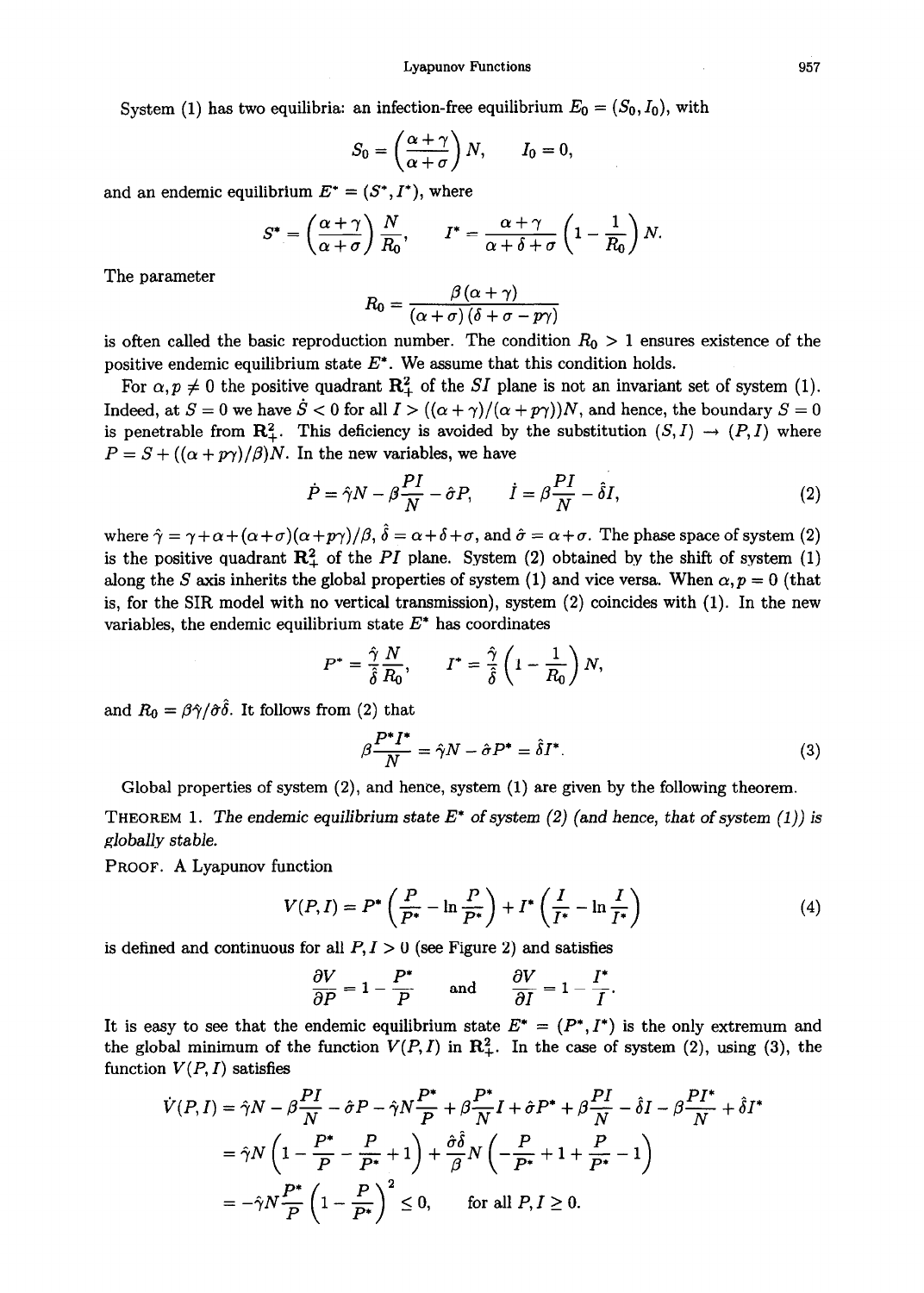

**Figure 2. Level curves of the Lyapunov function**  $V(P, I)$ **.** 

The equality  $\dot{V}(P, I) = 0$  holds only on the straight line  $P = P^*$ . Since the endemic equilibrium state  $E^*$  is the only invariant set of system (2) on the straight line  $P = P^*$ , by the asymptotic stability theorem (see [9, p. 28] or [10, p. 58]), the equilibrium  $E^*$  is globally asymptotically stable. The theorem is proven.

**REMARK 2. Many** authors assume that a "feasible region"

$$
\tilde{\Sigma} = \left\{ (S, I) \in \mathbf{R}^2 \middle| S, I \ge 0; S + I \le N \right\}
$$

*is the* phase space of the system and consider stability in this *region only;* in this case, the term "global stability" implies "asymptotic stability in  $\tilde{\Sigma}$ ". However, if  $\sigma \neq \gamma$ , the "feasible region" does not coincide with a stable invariant set of the system

$$
\Sigma = \left\{ (S, I) \in \mathbf{R}^2 \; \middle| \; S, I \geq 0; \; S + I \leq \frac{\alpha + \gamma}{\alpha + \sigma} N \right\}.
$$

Furthermore, since the Lyapunov function employed here is global by its nature allowing to *prove stability of the system in the whole positive quadrant*  $\mathbb{R}^2_+$ , we see no reason to limit ourselves by a region of that.

**REMARK 3. It follows** from Theorem 1 that when the positive endemic equilibrium state *E\**  exists (i.e., when  $R_0 > 1$ ), the infection-free equilibrium  $E_0$  is an unstable point. Since the S axis is a stable subspace of this, it is a saddle point.

Also the case  $R_0 \leq 1$  (when there is no positive endemic equilibrium state) is not particularly interesting, it is easy to prove that in this case the infection-free equilibrium  $E_0$  is globally stable. It suffices to observe that **in this case the derivative of a Lyapunov function** 

$$
L(P, I) = P_0 \left(\frac{P}{P_0} - \ln \frac{P}{P_0}\right) + I
$$

satisfies

$$
\dot{L}(P,I)=-\hat{\gamma}\frac{P_0}{P}N\left(1-\frac{P}{P_0}\right)^2-\hat{\delta}(1-R_0)I\leq 0, \quad \text{for all } P,I\geq 0.
$$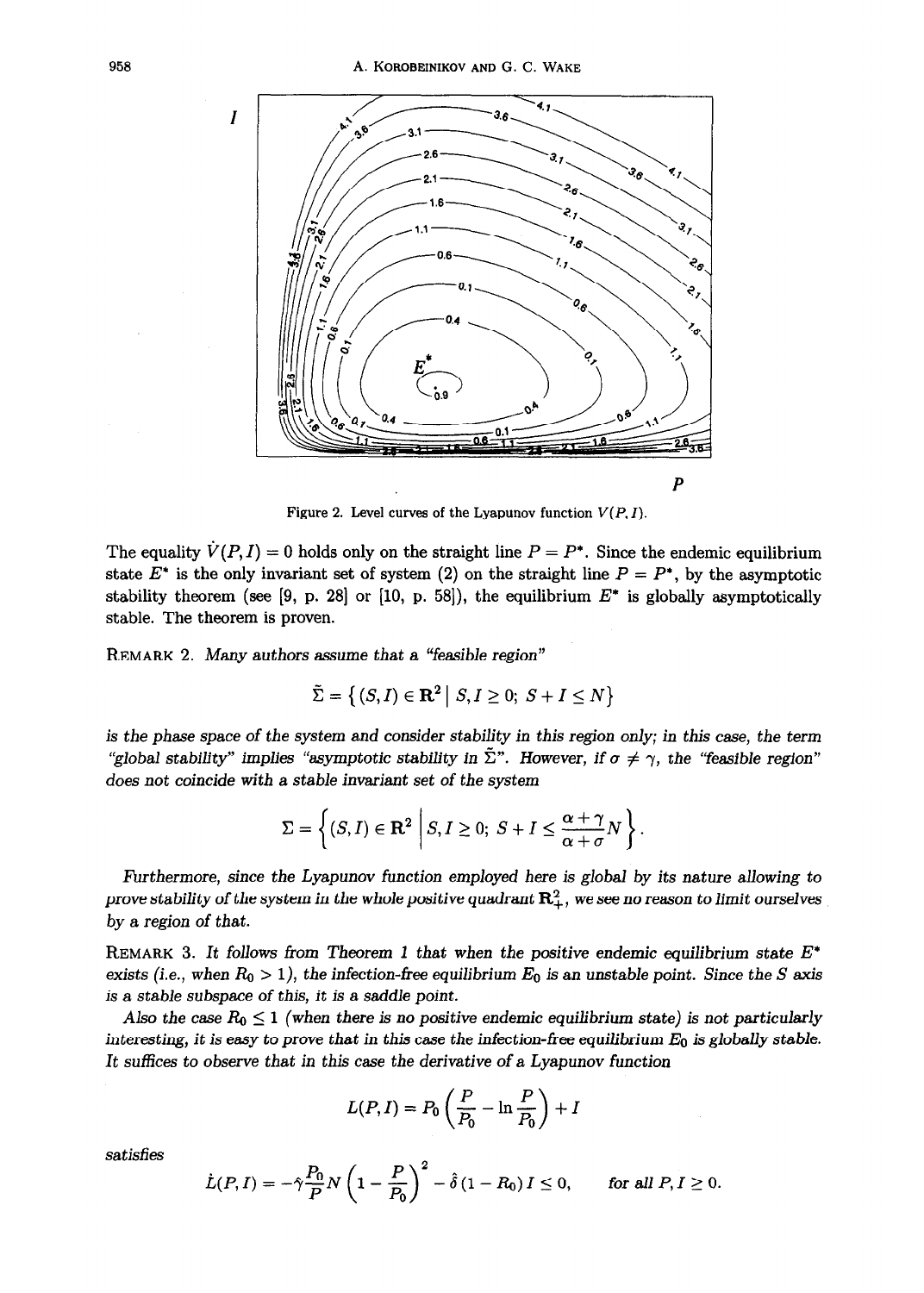### **3. SIS MODEL**

Some infections (e.g., gonorrhea) do not give rise to acquired immunity in the host. In this case, an individual who has recovered from the infection will again be susceptible immediately after recovery. Hence, there is no *R* class and the population is composed from the susceptibles and the infectives only, i.e.,  $N = S + I$ . The corresponding model is known as an SIS model [5,7,8] which can be regarded as the limiting case of the SIRS model when the average period of immunity  $1/\alpha \rightarrow 0$ .

Let us consider the SIS model with vertical transmission (see Figure 3). The differential equations are  $\alpha r$ 

$$
\dot{S} = \gamma N - \beta \frac{SI}{N} - p\gamma I + \delta I - \sigma S,
$$
  
\n
$$
\dot{I} = \beta \frac{SI}{N} - (\delta + \sigma + \epsilon - p\gamma)I,
$$
\n(5)

where  $\delta$  is the rate of recovery,  $\sigma$  and  $\epsilon$  are the rates of natural and disease-associated mortality and other parameters are the same as for the SIRS system (1). We again assume that the population size  $N$  is constant.

$$
\begin{array}{ccc}\n\sqrt{\gamma(NpI)} & \sqrt{\gamma pI} \\
S & & I & \rightarrow S \\
\hline\n\int_{\sigma S} & \int_{\sigma I} & & \rightarrow S\n\end{array}
$$

Figure 3. Transfer diagram of the SIS model.

The system has two equilibria: an infection-free equilibrium state  $E_0 = (\sigma/\gamma N, 0)$ , and an endemic equilibrium state  $E^* = (S^*, I^*)$ , with

$$
S^* = \frac{\gamma}{\sigma} \frac{N}{R_0} \quad \text{and} \quad I^* = \frac{\gamma}{\sigma + \epsilon} \left( 1 - \frac{1}{R_0} \right) N
$$

where  $R_0 = \beta \gamma / \sigma (\delta + \sigma + \epsilon - p \gamma)$ . The positive endemic equilibrium exists if  $R_0 > 1$ . It is easy to see that

$$
\beta \frac{S^* I^*}{N} = \gamma N + (\delta - p\gamma)I^* - \sigma S^* = (\delta + \sigma + \epsilon - p\gamma)I^*.
$$
 (6)

After a small alteration, the Lyapunov function (4) can be applied to system (5).

THEOREM 4. The endemic equilibrium state  $E^* = (S^*, I^*)$  of system (5) is globally stable. PROOF. A Lyapunov function

$$
U(S,I) = S^* \left( \frac{S}{S^*} - \ln \frac{S}{S^*} \right) + \frac{\sigma + \epsilon}{\delta + \sigma + \epsilon - p\gamma} I^* \left( \frac{I}{I^*} - \ln \frac{I}{I^*} \right)
$$

is a modification of function (4). The endemic equilibrium state  $E^* = (S^*, I^*)$  is the only extremum and the global minimum of the function  $U(S, I)$  in  $\mathbb{R}^2_+$ . In the case of system (5), using (6), the derivative of the function satisfies

$$
\dot{U}(S,I) = \gamma N - \beta \frac{SI}{N} + (\delta - p\gamma)I - \sigma S - \gamma N \frac{S^*}{S} + \beta \frac{S^*}{N}I - (\delta - p\gamma) \frac{S^*}{S}I + \sigma S^*
$$

$$
+ \frac{\sigma + \epsilon}{\delta + \sigma + \epsilon - p\gamma} \left(\beta \frac{SI}{N} - \beta \frac{I^*}{N}S\right) - (\sigma + \epsilon)(I - I^*)
$$

$$
= \gamma N \left(2 - \frac{S}{S^*} - \frac{S^*}{S}\right) + (\delta - p\gamma)I\left(2 - \frac{S}{S^*} - \frac{S^*}{S}\right)
$$

$$
= -(\gamma N + (\delta - p\gamma)I) \frac{S}{S^*} \left(1 - \frac{S^*}{S}\right)^2.
$$